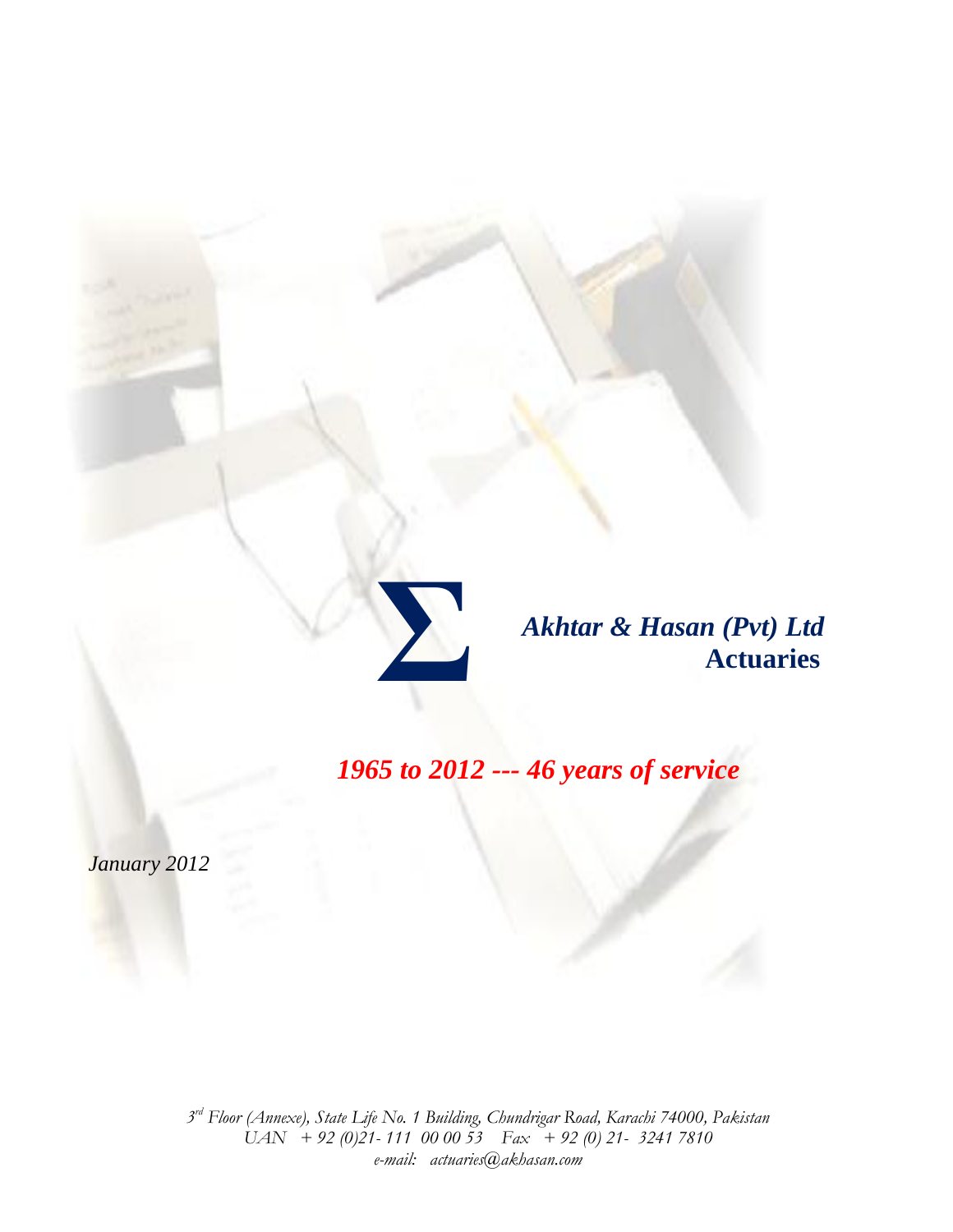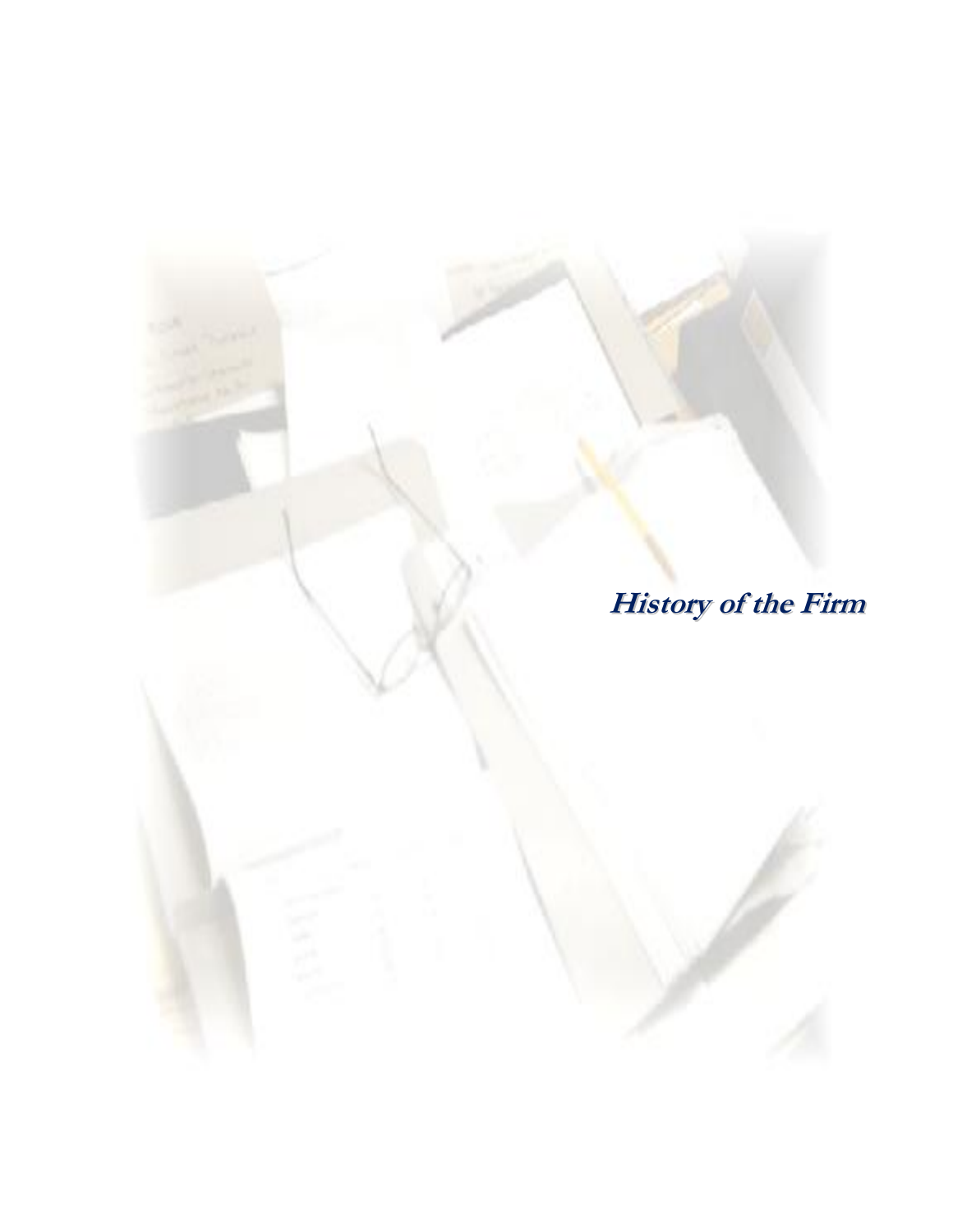### **Σ**  *Akhtar & Hasan (Pvt) Ltd*  **Actuaries**

# **Founded in 1965 by the late Mr S.S. Akhtar**

*Saiyid Saeed Akhtar, MSc, FIA, FPSA, ASA, MAAA*, was a pioneer of Pakistan's actuarial profession. While teaching mathematics at the Islamia College, Karachi, he decided to become an actuary. He then went to the PAF Academy, Risalpur, as a maths instructor. In 1953, he joined the American Life Insurance Co. at Karachi, and became a Fellow of the UK Institute of Actuaries in 1959. In 1965, he resigned to set up a practice as a consulting actuary, based in Karachi.

# **Expansion from 1975**

*Samee-ul-Hasan, FIA, FPSA, FCII, FLMI, ASA*, joined the actuarial department of The Northern Assurance Co Ltd in London in June 1958. He completed the Fellowship exams of the UK Institute of Actuaries in 1962 and was awarded the Sir Joseph Burn Prize. He returned to Pakistan in December 1962 to join Habib Insurance Co Ltd.. He became a Fellow of the Institute of Actuaries in October 1963 on attaining the required minimum age of 23. After the nationalisation of life insurance, he was appointed to the Board of the State Life Insurance Corporation of Pakistan in October 1972, as an Executive Director.

To cope with the growing volume of work in Mr S.S. Akhtar's practice, effective *1 st October 1975*, Sameeul-Hasan resigned his position as an Executive Director on the board of the State Life Insurance Corporation of Pakistan, and joined Mr Akhtar as a partner. Mr Akhtar's sole proprietorship became the partnership firm *Akhtar, Hasan & Co, Consulting Actuaries*.

We are associated with *William M Mercer International*, now known as *Mercer Human Resource Consulting*, since 1976.

On *I<sup>st</sup> January 1985*, the partnership was converted into *Akhtar & Hasan (Pvt) Ltd.* 

Akhtar Sahib retired from the firm many years ago, and died on 11 July 2009.

Alhamdulillah, our practice has grown steadily since its commencement in 1965, and today we are well established in Pakistan, and also have clients located in neighbouring countries.

2.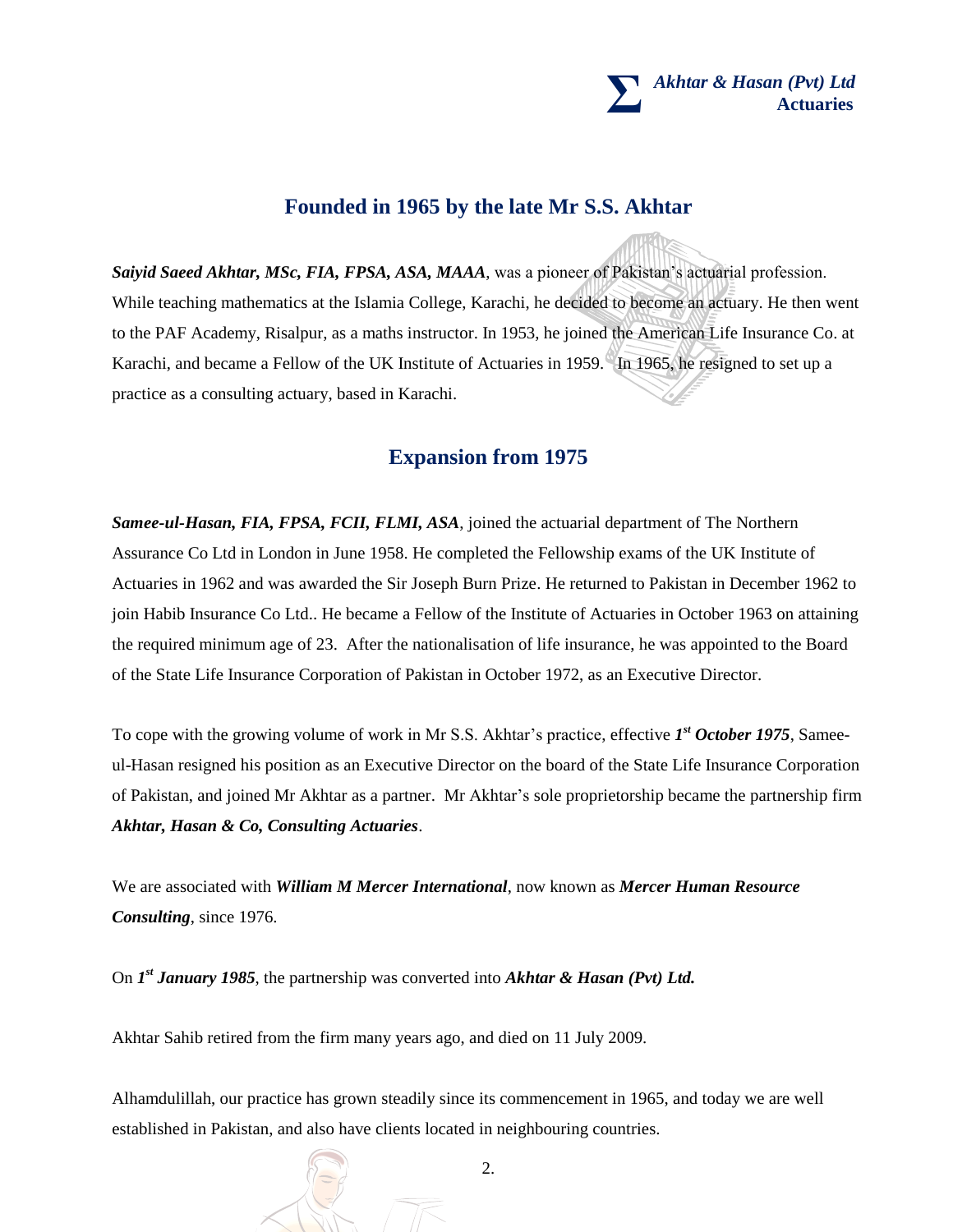

# **The Akhtar & Hasan Letter**

In 1979, we started *The Akhtar & Hasan Letter*. This has become well known among people interested in retirement benefits, life insurance and other related areas. *If you would like to be put on the mailing list, please inform us. There is no charge.*

# **Early Bird Seminars**

From time to time, we hold Early Bird Seminars on topics of current interest. In 2011, we held Seminars on Accounting for Share Option Schemes, and on the new IAS 19 provisions. A small charge is made for attendance at these.

People on the mailing list for The Akhtar & Hasan Letter are sent notices for future seminars.

If you would like a copy of presentations made at past seminars, please communicate with us. A small charge will be made.

# **Our Strength**

Our clients expect us to provide professional services of the highest standard, promptly and efficiently.

Good *professional manpower* is the key to our success. We stress *continued professional development.* We have a small but selected team, and induct suitable *new members* from time to time, to cater for *current growth* and *future leadership.*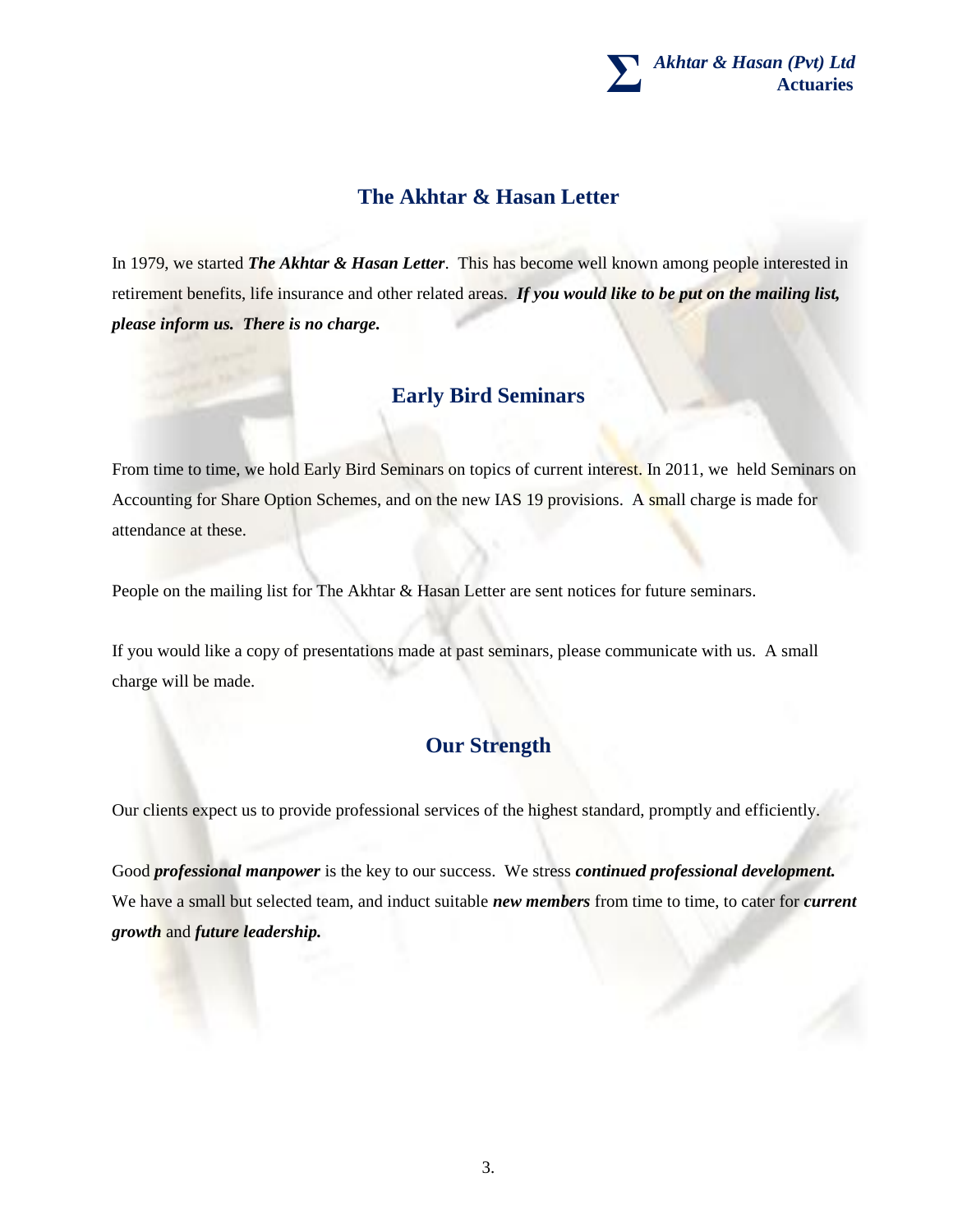

**The Professional Team**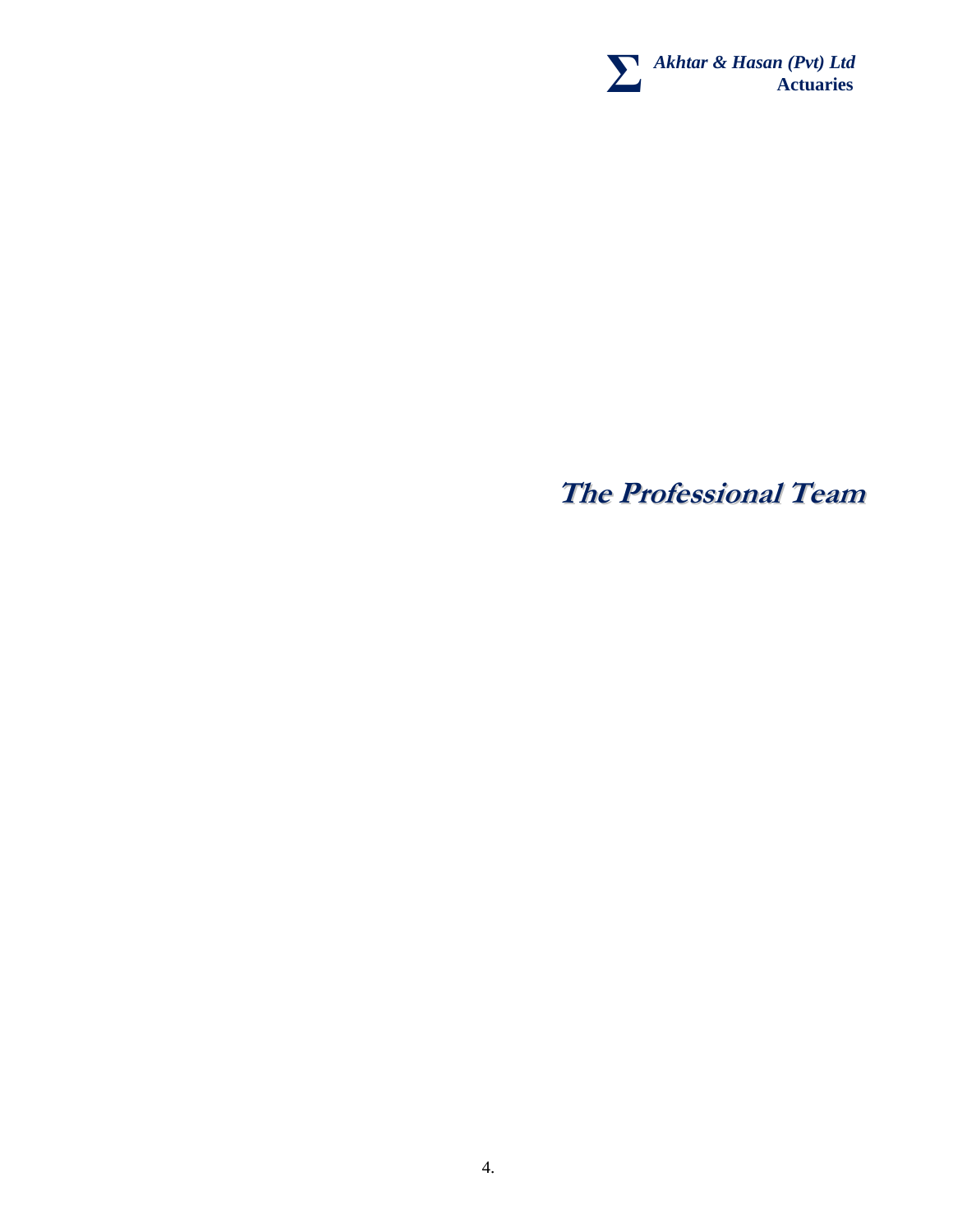

### **Samee-ul-Hasan, FIA, FPSA, FCII, FLMI, ASA**

Born at Dhaka on 20<sup>th</sup> October 1940. Son of the late Dr Mahmood Hasan, who joined the Dhaka University when it was set up on 1st July 1921, and was Vice Chancellor from 1942 to 1948.

Studied at Dhaka College and Notre Dame College. Stood First Class First in the Intermediate Science examination in 1956.

Trained as actuary in London, and sat exams of UK Institute of Actuaries. Awarded Sir Joseph Burn Prize in 1962 on completion of Fellowship exams.

Joined Habib Insurance, Karachi, in 1962. Became Fellow of UK Chartered Insurance Institute in 1965, and Fellow "with distinction" of US Life Offices Management Association Institute in 1967. Served as Board Member of State Life Insurance Corporation of Pakistan from 1972 to 1989, and as Chairman and Chief Executive from 2000 to 2003. Chairman of Alpha Insurance Company Ltd. in 1972, and again from 2000 to 2003. Co-founded Akhtar & Hasan in 1975.



Living in good health to a ripe old age, free of want, is a happy event.

Falling sick; becoming disabled; the death of a family bread-winner; running out of money in old age; a car being stolen; a fire at an office or factory;

are sad events. These happy and sad events are part of the human condition. They create economic needs. Society creates savings, pensions, insurance, social security, and other systems to meet these needs. These systems need the skills of the actuarial profession.

I was attracted to this profession by my interest in mathematics, and by the challenge of passing the rigorous and demanding exams of the Institute of Actuaries. But what has given me the most satisfaction is that all this is directed to the creation of systems which help to meet the economic needs of old people, and widows, orphans, sick and disabled persons. Or which help to re-build homes and businesses hit by catastrophes. Actuarial work is mathematics with a human face.

When I joined Saeed Akhtar as a partner in 1975, with a two-room office of 600 sq ft, the market for actuarial services was very small. But we had faith in the future, faith in Pakistan's growth and prosperity. We were confident that Inshallah more and more organizations in Pakistan and the surrounding region would realize the need for actuarial services. And so it has proved.

Alhamdulillah, the firm has grown steadily. With growth has come experience. And this experience is at the disposal of our clients. So if you come to us for advice or help, you can be sure that as professionals, we will put your interest first. We will try to give you the very best advice and professional service.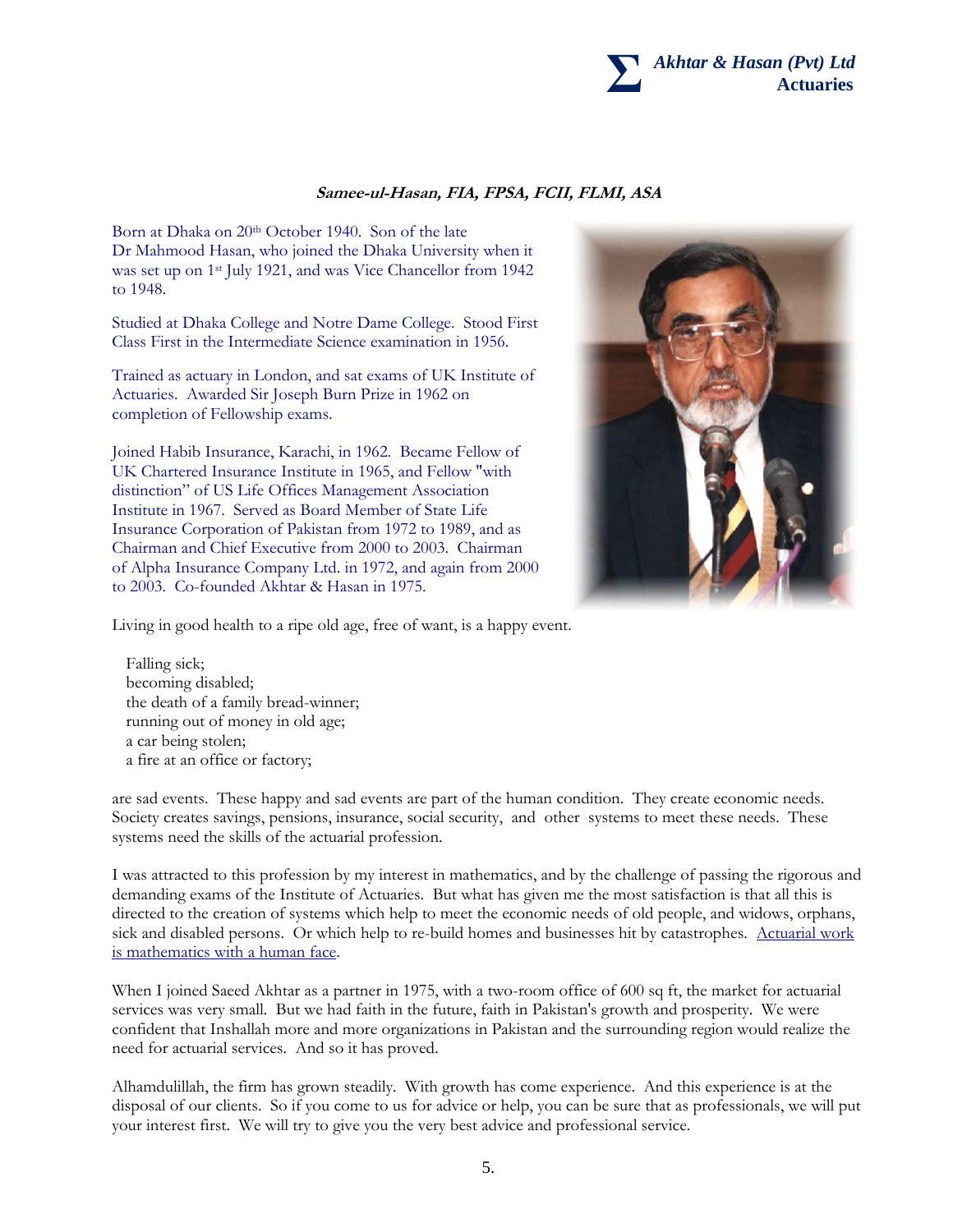

### **Shujat Siddiqui, MA, FIA, FPSA**

Obtained a first class BA (Hons) in 1969, and a first class MA in 1970, in Statistics. Secured first position in the University in both.

Joined Eastern Federal Union in 1970 as an actuarial trainee. In 1973 went to UK and joined the Pensions Actuarial Division of Clerical Medical & General Life Assurance Society. Qualified as a Fellow of the Institute of Actuaries in 1976 and returned to Pakistan to join Employees' Old-Age Benefits Institution (EOBI). Was associated with all aspects of EOBI's work and headed its Actuarial and Computer Divisions. Joined Akhtar & Hasan in 1986.

Appointed Actuary of the State Life Insurance Corporation of Pakistan, which is the biggest life insurance organisation in Pakistan with about 85%, market share in life insurance premiums. Also Appointed Actuary of Asia Care Health & Life Insurance Company Limited.



I had decided to take up actuarial science as a profession very early in my academic career. My choice of subjects, viz Statistics, Mathematics and Economics for my BA (Hons) degree and Statistics for the Masters programme was motivated by this decision.

When I joined EOBI in 1976, it was in its formative phase. As a fresh qualified actuary with a lot of enthusiasm I got involved with almost all areas of EOBI's operations and gained some extremely valuable experience, not only on the technical side but also on the management side. This experience has greatly helped me in my work at Akhtar & Hasan.

When I joined Akhtar & Hasan in 1986, I was exposed to a totally different work environment. I found the atmosphere more relaxed and informal but a great emphasis on quality and professionalism. The firm has Mashallah grown considerably during the last seventeen years. The induction of bright young men and women during this period has given a new impetus to the firm.

The actuarial profession in Pakistan has been growing steadily over the years and Akhtar & Hasan has always lent a helping hand to those who wished to join the profession and will continue to do its bit to encourage actuarial students and prospective actuaries.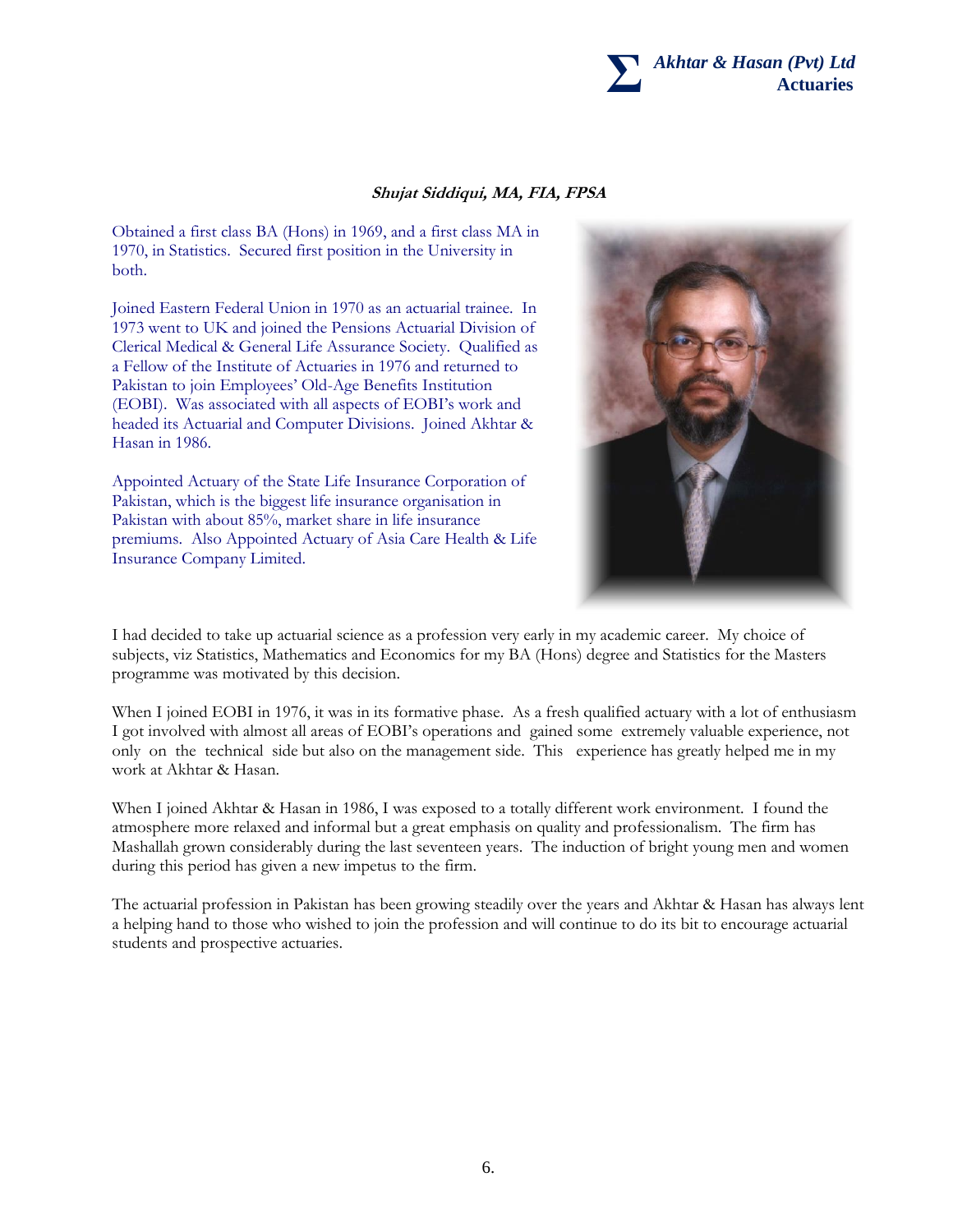

### **Muhammad Hussain, B. Com, ASA, APSA**

Secured second position in Secondary School Certificate Examination in the year 2000. Was given letter of appreciation and merit scholarship by the Governor of Sindh Dr. Ishrat-ul-Ibad. After passing the first four courses of Society of Actuaries joined Akhtar & Hasan in the year 2004.

Became Associate of the Society of Actuaries, USA in the year 2008.

Mathematics and the challenge of passing the actuarial exams were the two major things that motivated me to enter in this profession. But after taking some courses I realised that actuarial science was much more than only mathematics. I started taking SOA courses after my HSC exams in 2002. I decided to work after taking Course 4 of Society of Actuaries to gain experience in this field. I was fortunate to join one of the leading consultancy firms in Pakistan.

At Akhtar & Hasan there is never a dull moment. The working environment here is very comfortable. We keep with pace of the market by constantly improving ourselves with immense training and interactive seminars.



It was not very difficult for me to understand the basics of an actuarial valuation as I was familiar with its concept. After training, I carry out actuarial valuation of retirement benefits schemes and manage accounts for major provident funds. I am also involved in designing retirement benefits valuation programmes and costing of benefit changes. On the life insurance side, my work involves pricing and statutory valuation of insurance companies.

My experience at the firm has enhanced my capabilities to manage and tackle difficult and diverse practical situations not only at work but in different aspects of life as well.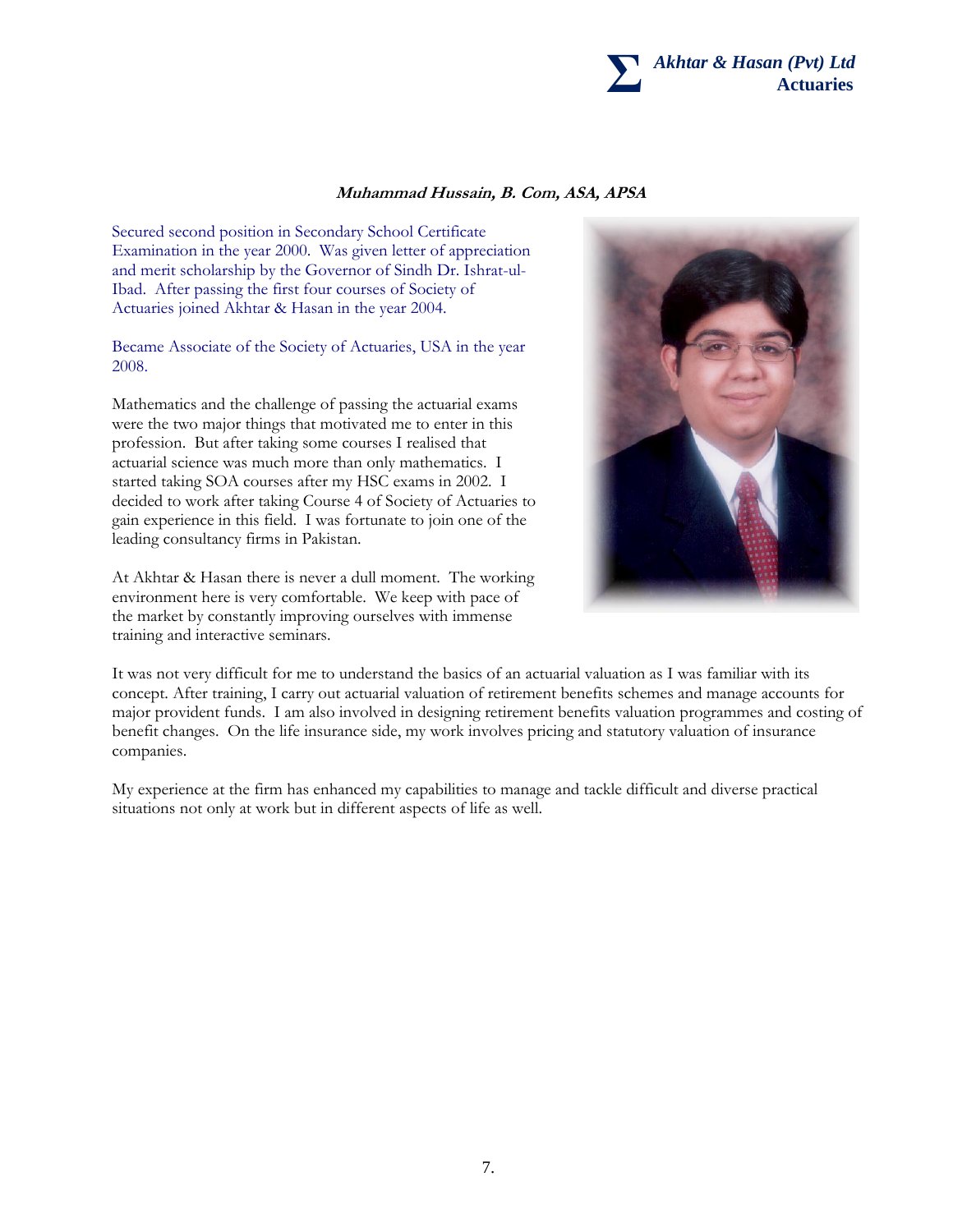

### **Shabih Ahmed Arif**

Completed A-Levels in the year 2003 from The Lyceum School, and later that year started with the exams of the Society of Actuaries. Joined Akhtar & Hasan (Pvt) Ltd in 2005 as an actuarial risk analyst.

I am always attracted to new discoveries, which challenge established wisdom. The quest for self-discovery and personal accomplishment brings out the best in every one. In a search for excellence, I ventured into this exciting and electrifying discipline of actuarial science, and the journey began at the prestigious consulting firm of Akhtar & Hasan (Pvt) Ltd. This firm is a group of like-minded and able individuals who strive to craft a workplace that is professional and well-organized to meet the diverse and demanding needs of clients. On a personal note, the working environment of this place is remarkable and welcoming and gels well with my personal style and attitude. Here at A&H, I learned a great many things which enhanced my professional outlook and understanding of the inner-workings of the corporate world. On the technical front, assistance in the management of the employee benefits schemes



and maintaining an effective, reliable and functional data source is part of my job.

To revitalise myself, I am into personal fitness and soccer which boost me up for another day at office. Another pastime is that I enjoy making and editing short films, which was my sideline activity for quite a while.

Our market is evolving and certainly the sky is the limit. To witness this evolution and be a part of it will be an honour for me and my colleagues, and we will do our best to make it possible (Inshallah).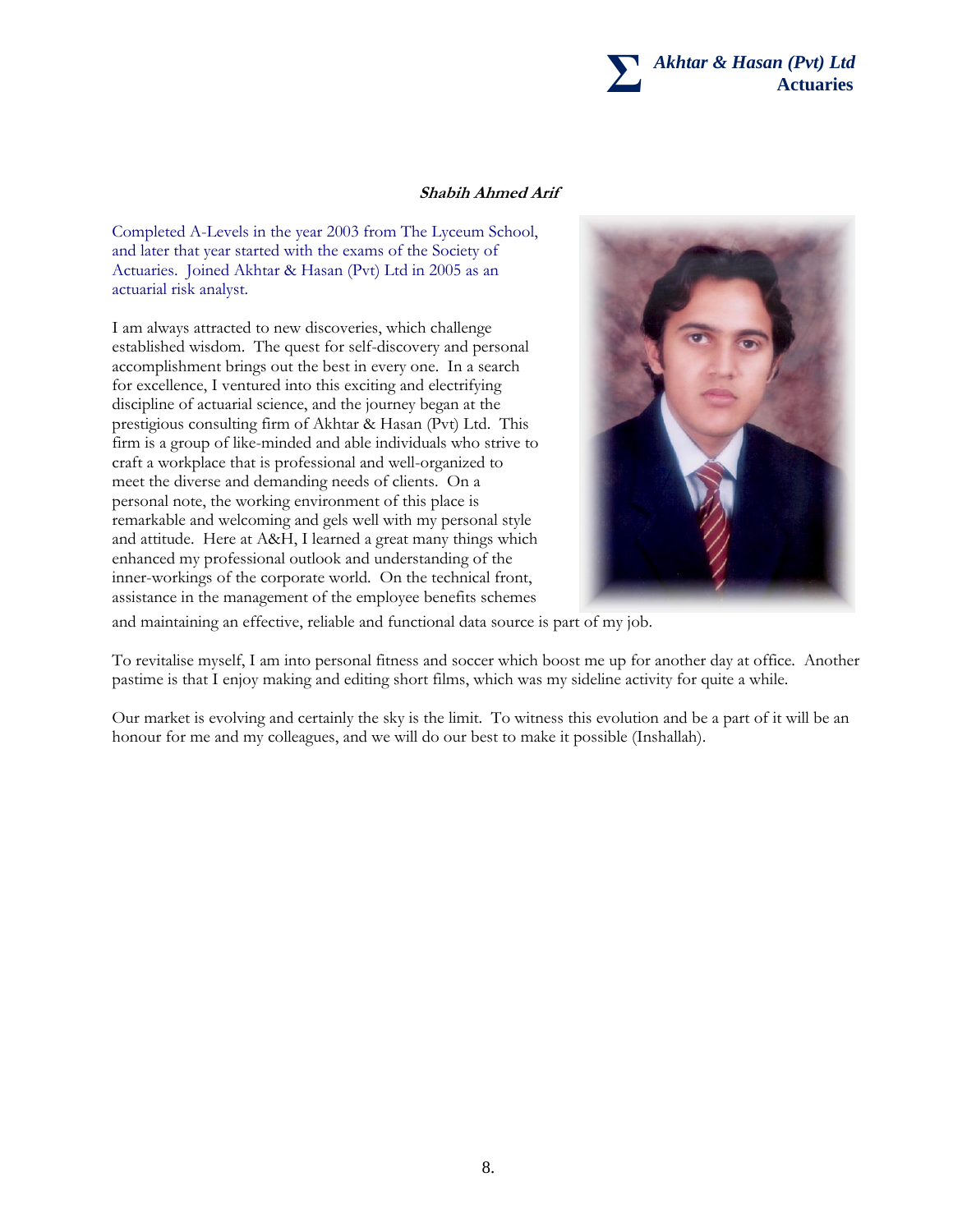

#### **Wasim A Rahim, B. Com, ACMA**

Born at Karachi on 7 Dec 1978. Son of Mr Abdur Rahim. Secured third position from Board of Secondary Education Karachi. Awarded Umer Fazil Farooq Gold Medal from Kutiyana Education Board. Did B.Com in first division from Government Collage of Commerce and Economics in the year 1998. Joined Akhtar & Hasan in 2006.

Completed all exams of the Institute of Cost and Management Accountants of Pakistan in 2008.

My natural inclination towards analytical skills brought me into the accounting profession. I joined Akhtar & Hasan in 2006 after passing some examinations of the Institute of Cost and Management Accountants of Pakistan. At Akhtar & Hasan, the work environment is challenging, diversified and object oriented. The client base comprises organisations from various industries with a variety of retirement benefit programmes.



My commerce and economic background enables me to provide accounting services thoroughly. On the accounting side, we assist in the preparation of annual accounts of retirement benefit funds in accordance with International Accounting Standards and relevant regulations. We also provide consultancy on the day to day management of Provident Funds, other than investment advisory services.

Change is constant, and the future is surrounded by uncertainty. Professionalism is characterised by the same dynamism, as the underlying financial and regulatory environment keeps changing. While keeping the past in mind, we watch the current environment, look at the direction of change and adjust ourselves to cope with an uncertain future.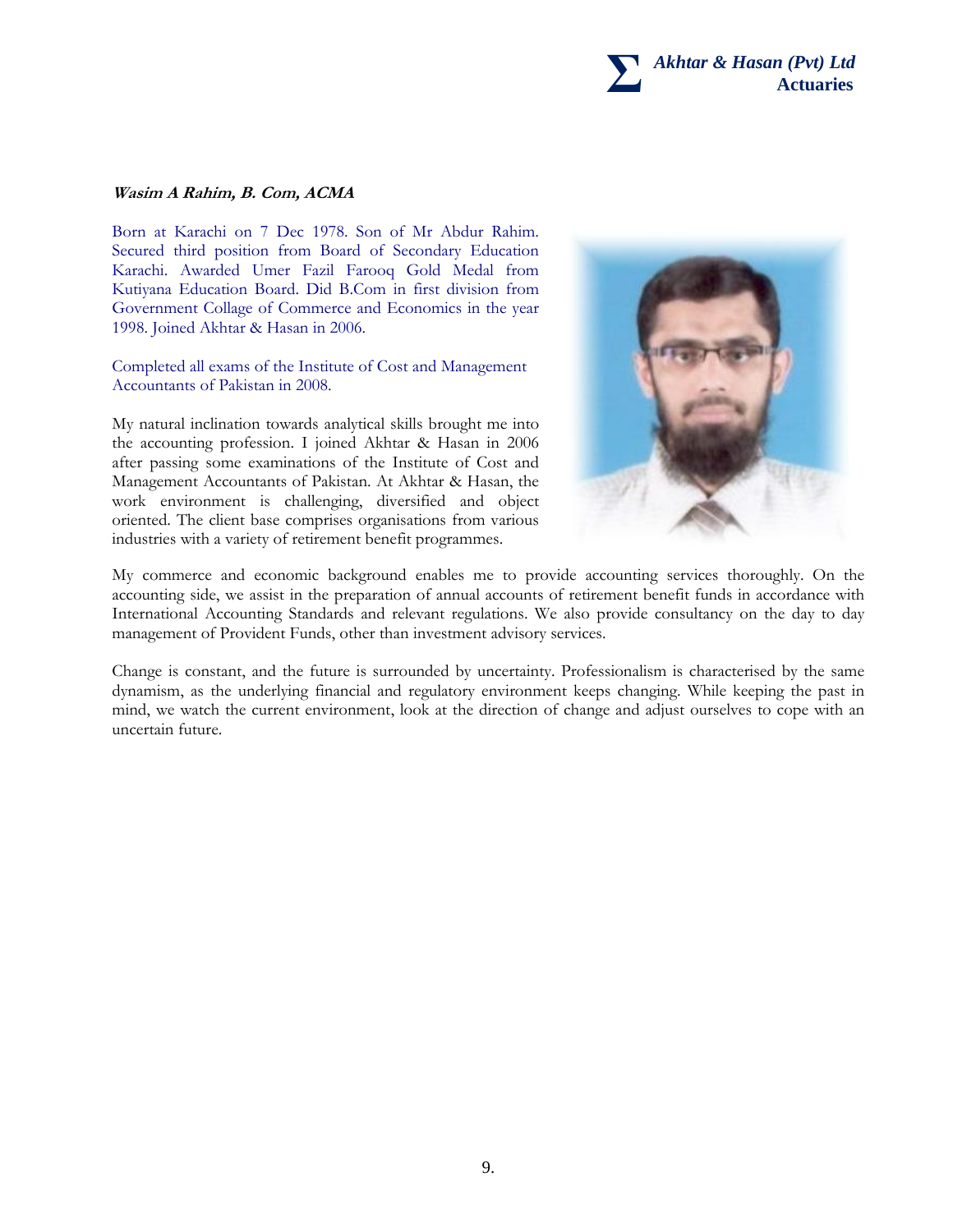

#### **Aun Ali Farishta, ASA, APSA**

Completed High School Education in 2008 and was fortunate to join Akhtar & Hasan in the same year as an Actuarial Risk Analyst.

The decision of pursuing with actuarial science as career was a tough one. I explored many careers after completing my high school education. I ultimately opted for actuarial science, because of its uniqueness and demanding nature. I was always told that actuarial exams are one of the toughest exams to pass, but instead of fearing them, I took it as a challenge and successfully earned the designation of Associate, Society of Actuaries, US in February 2011 at the age of 20 years.

Akhtar & Hasan is a leading actuarial consultancy in Pakistan and the job at the firm has meant working with the best in the business. By virtue of the firm's standing in the market and its considerable clientele, I have had the opportunity to be involved in the actuarial valuations of many high profile retirement benefit schemes in the country.



At Akhtar & Hasan, the work environment is challenging, diversified and object oriented. Every day comes with new challenges and it gives me great satisfaction to explore different ways to meet the variety of work requirements. I am involved in almost all dimensions of actuarial consultancy and it is the diversity of work that attracts me the most. On the life insurance side, my work involves pricing, product development and reserving. In the retirement benefits area, my focus is on designing and valuation of retirement benefits plans and calculating the financial impact of amendments to retirement benefit plans and conversion of defined benefit plan to defined contribution plan.

Being an Associate of the Society of Actuaries, USA, I follow the code of ethics and Standards of Practice in my day to day work. The professional education I received gives me more confidence and a deep understanding of actuarial applications.

What distinguishes our firm is that we always strive for excellence, well above the minimum standard required.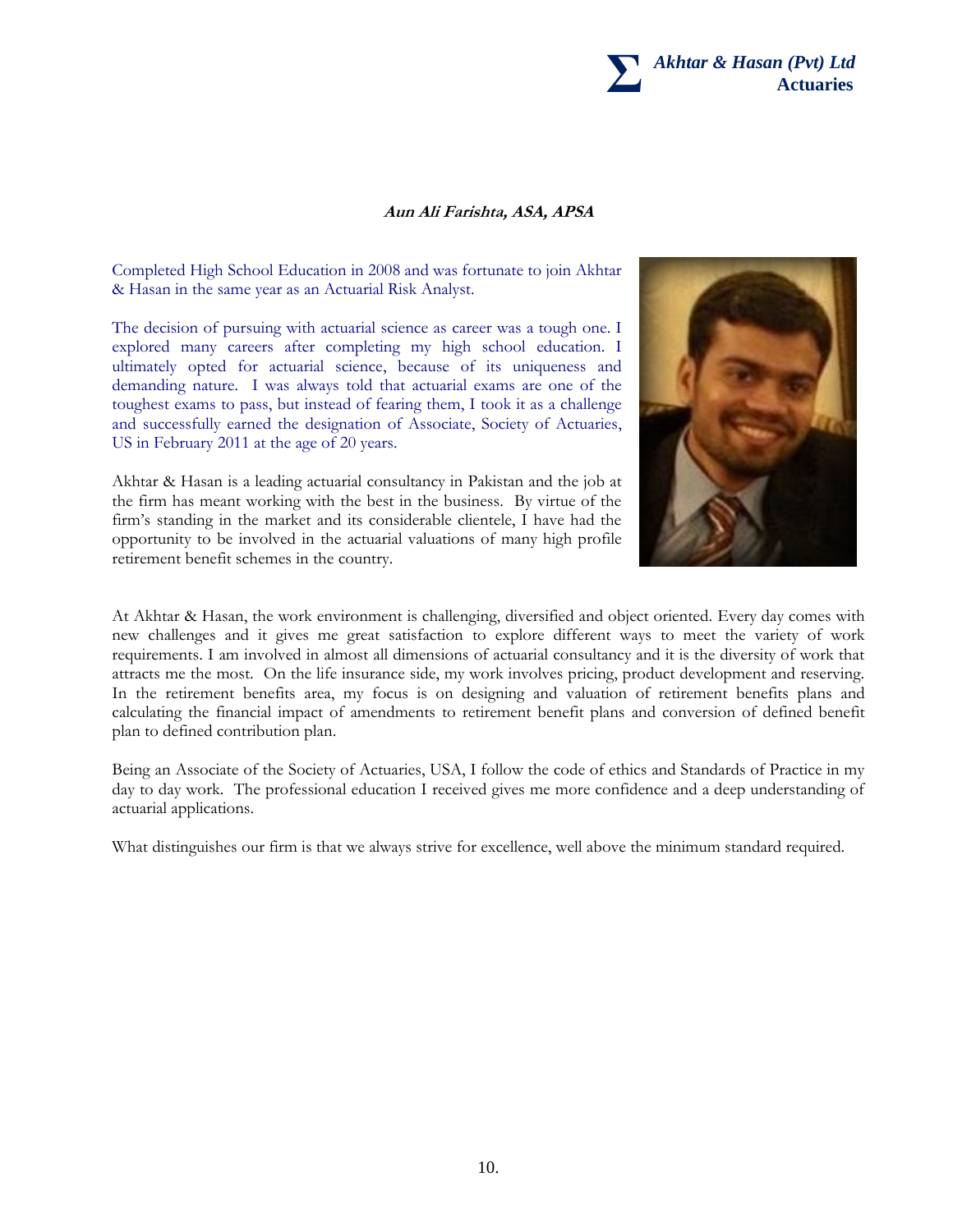

#### **Sumair Sayani, ASA**

Completed High School Education from Aga Khan Higher Secondary School. Currently studying for Actuarial exams and pursuing Graduation in B.Com. Joined Akhtar & Hasan (Pvt) Limited as soon as I started studying for Actuarial exams in Dec 2008. I am an Associate of the Society of Actuaries.

I stumbled into Actuarial Sciences rather than looking for it. I am primarily a Computer Geek, with a fondness for solving complex mathematical problems. Sat in my first Actuarial exam, just to have a feel of what Actuarial studies were about, and I been sitting for these exams ever since. Joined one of the most prestigious Actuarial firms in Pakistan, Akhtar & Hasan, just after my first Actuarial exam, which was a great plus for me and my career as an Actuary.

As part of the team, my main focus is on designing and valuing the cost of retirement benefit schemes and modelling the liabilities in respect of these benefits. This often involves study of the expected liability cash flows generated by the model and the probability



associated with these cash flows. My work at Akhtar & Hasan not only entails solving complex equations and modelling long-term benefits, but also converting something that is intricate and not self-explanatory into something that feels simple and understandable.

Although life at Akhtar & Hasan is very busy, somehow I manage to maintain digital art, 3D animation and reading Fantasy novels as my leisure pursuits.

In addition to the Fellows and Associates named above, the team includes Actuarial Analysts and Accounts Officers.

This strong professional team is engaged in

- (a) actuarial work involving life insurance, non-life insurance, Defined Benefits and Defined Contributions pension and gratuity schemes, and compensated absences and post retirement medical benefits.
- (b) Advising on the cost of Employee Share Option and other such incentive schemes, and on the cost of the Benazir Share Option Scheme ("BESOS".
- (c) accounting and administrative work out-sourced to the firm by major companies in respect of their Provident, Pension and Gratuity Schemes.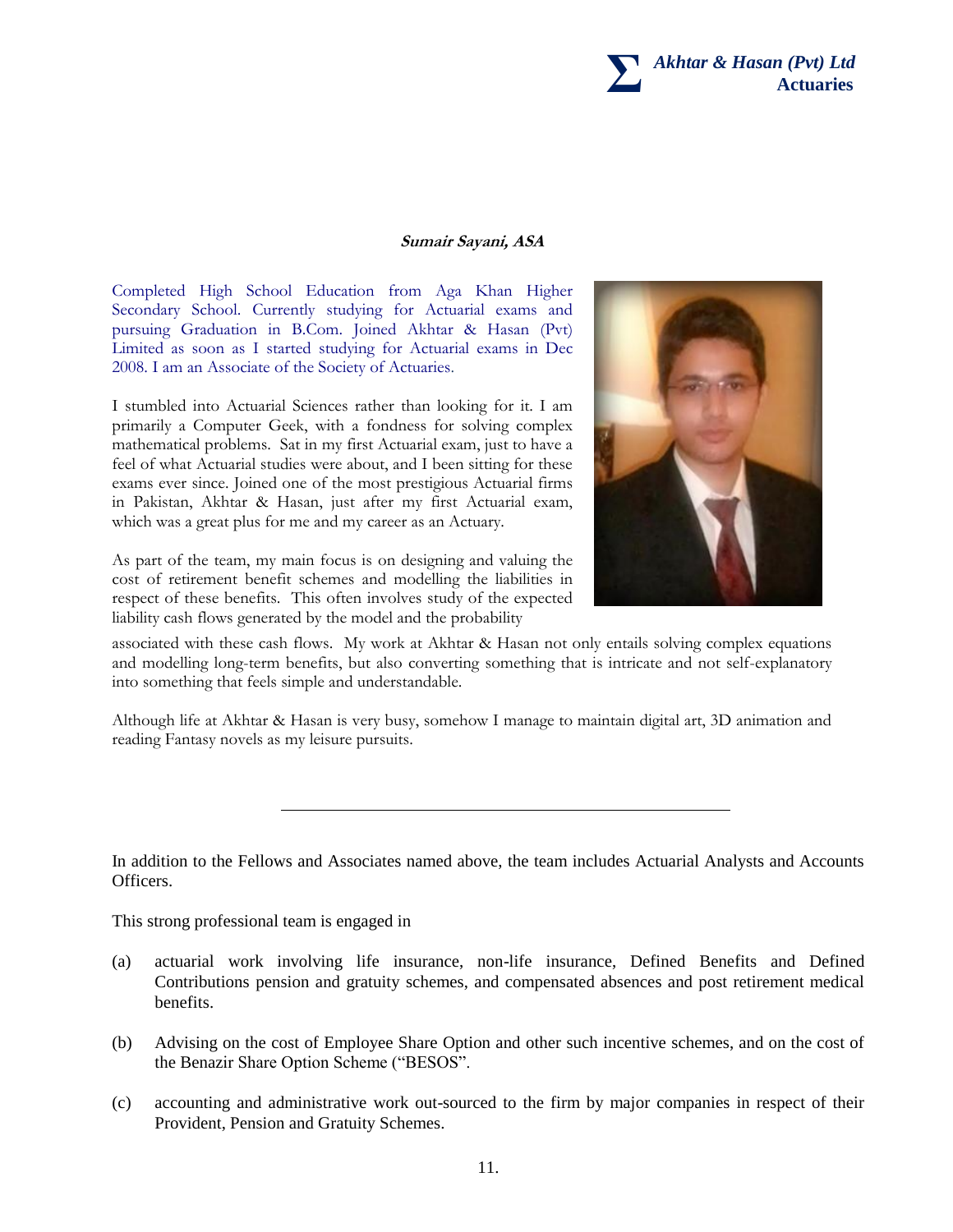**Σ**  *Akhtar & Hasan (Pvt) Ltd*  **Actuaries**

# **How We Can help Your Organisation Professionally**

**Pension, Gratuity and other retirement/separation benefits for your employees**

**Total Retirement Benefits Study (TRBS)**

**Administration of Provident, Pension and Gratuity Funds**

**Payroll Administration**

**Life Insurance**

**Non-Life Insurance**

**National Pension Schemes; Social Security**

**Other Areas**

Review Non-Life Insurance Policies to optimise cover Set up sound and workable medical schemes for serving and retired employees Evaluate pros and cons of Employee Share option and other employee incentives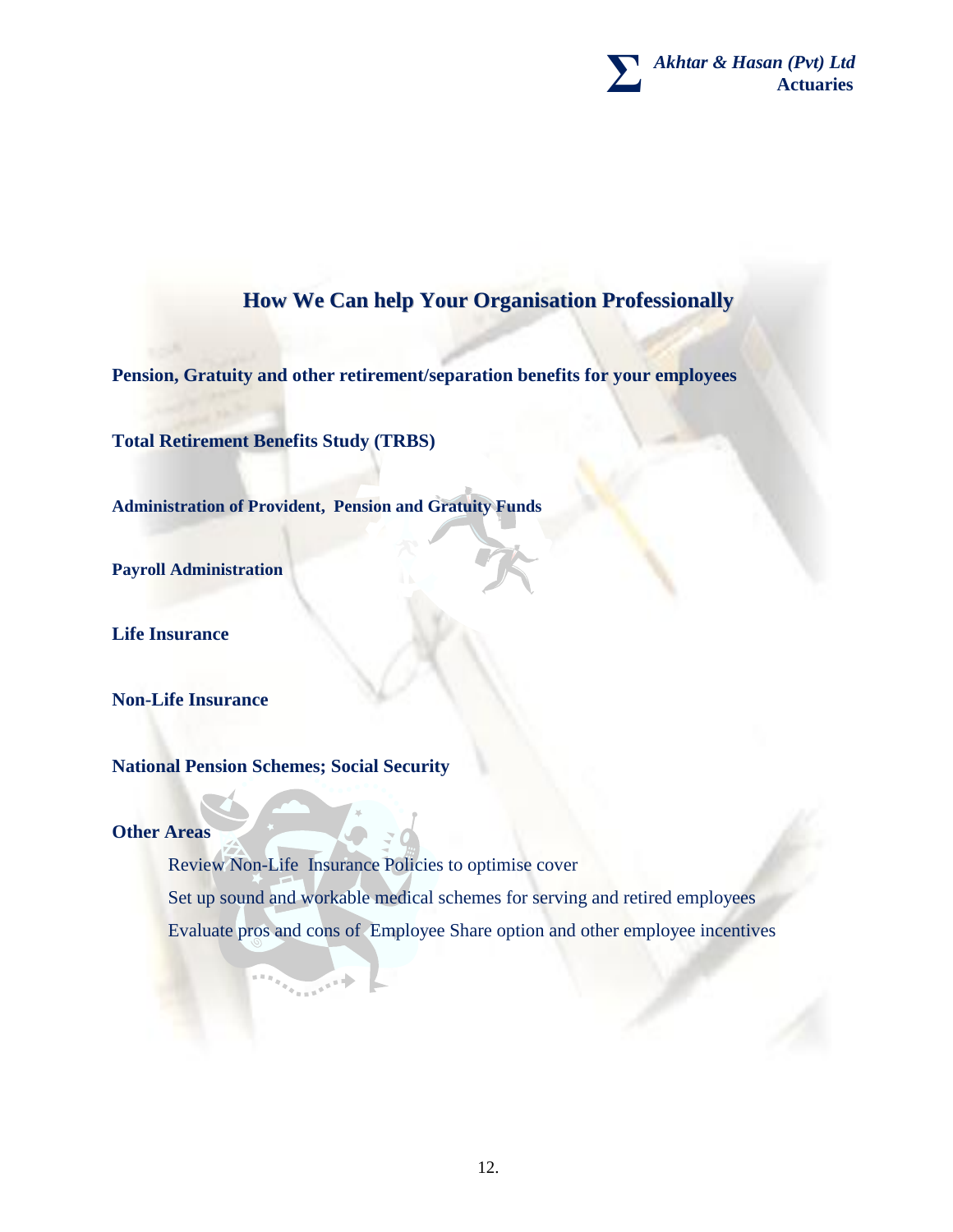

### **Pension, Gratuity and other retirement/separation benefits for your employees**

**We can help your organisation:**

- **a. to measure the cost of your Defined Benefit (DB) pension and gratuity schemes by actuarial valuations under IAS 19 and other accounting standards applicable to you;**
- **b. to study objectively whether your retirement/separation benefit package is competitive, and suggest necessary amendments, if any, working out their cost;**
- **c. to study and implement conversion from DB to Defined Contribution (DC) and** *vice versa.*
- **d. to set up or amend your retirement and separation benefit schemes, including documentation;**
- **e. to administer these schemes, including maintenance of necessary accounting and other records,**
- **f. to provide you with actuarial inputs for you to pass to your licensed investment advisers to help them to frame Asset-Liability Management ("ALM") recommendations.**

The seed of this work was sown in 1966. A major UK-based multinational had a *pension scheme* in Pakistan since the early 1950's. The scheme was insured and administered by the Pakistan branch of a leading UK life insurer. At the suggestion of a young Pakistani executive, and with the blessing of the UK Head Office, the company decided in the 1966 to withdraw the scheme from the insurer and self-administer it. It contacted Saiyid Saeed Akhtar to negotiate the withdrawal, and he became the scheme's Consulting Actuary.

By the Grace of Allah, pension consultancy has expanded greatly. The expansion was driven by competition among top employers to attract good personnel. Also, employers realised that without pension and gratuity schemes, their employees would suffer a big drop in income when they retire. Another incentive is their taxeffectiveness. With negligible exceptions, pension schemes are self-administered with the help of consulting actuaries. Two or three did insure to start with, but change to self-administered.

A strong boost was given to our practice by the Income Tax Ordinance, 1979, which introduced *Approved Pension and Gratuity Funds*, and provided tax incentives to employers and employees to set these up.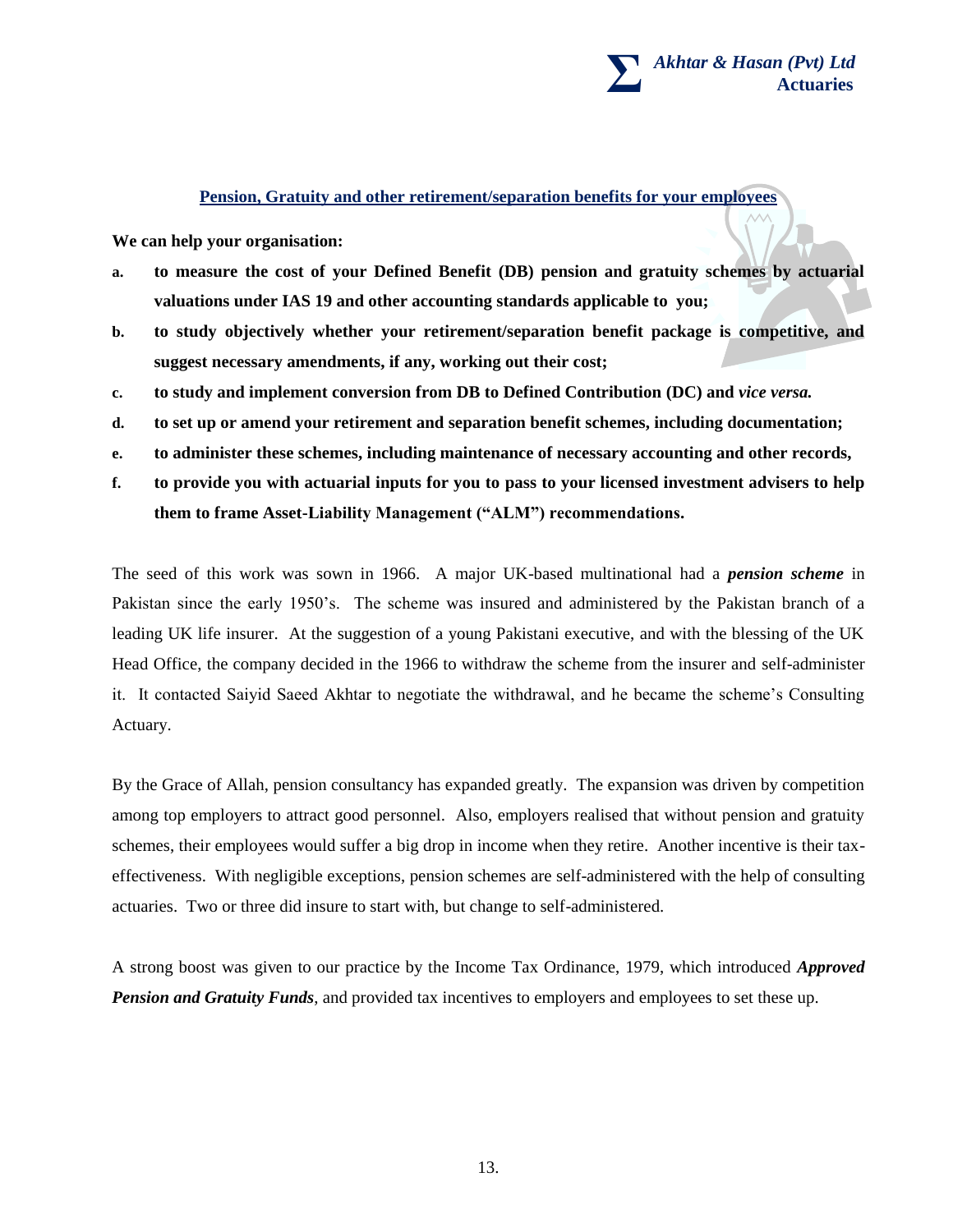

For defined benefit pension and gratuity schemes, accounting standards require *periodic actuarial valuation and certification of cost of such schemes, irrespective of whether or not they are funded*. These standards include the FAS 87 in the USA and FRS 17 in the UK. The international Accounting Standards Board introduced International Accounting Standard 19, which the SECP Authority has made applicable to Pakistani companies. All this encouraged our practice in the retirement benefits field. Today, we make IAS 19 calculations for companies in Pakistan, FAS 87 calculations for the Pakistani subsidiaries / branches of US companies, and FRS 17 calculations for UK companies.

# **Administration of Provident, Pension and Gratuity Funds Payroll Administration**

**If your organisation has a Provident Fund and/or a Pension or Gratuity Fund, you can out-source its administration and accounting to us. This will free you and your accounts department to concentrate on your main business.**

Alhamdulillah this is a growing business, and the number of leading employers who have out-sourced this work to us grows steadily. We have web-enabled the records. A person designated by the Employer can look up the pass-word protected records 24 hours a day, 7 days a week.

However, we do not provide investment advisory services.

We can also do your payroll administration.

## **Life Insurance**

**If you are a life insurer in Pakistan or another country in the region, we can help you to:**

- **a. devise life insurance plans to offer to your customers. These include conventional policies, and also modern unbundled and state of the art polices;**
- **b. calculate and certify premium rates and cash values;**
- **c. carry out periodic actuarial valuations, with bonus recommendations;**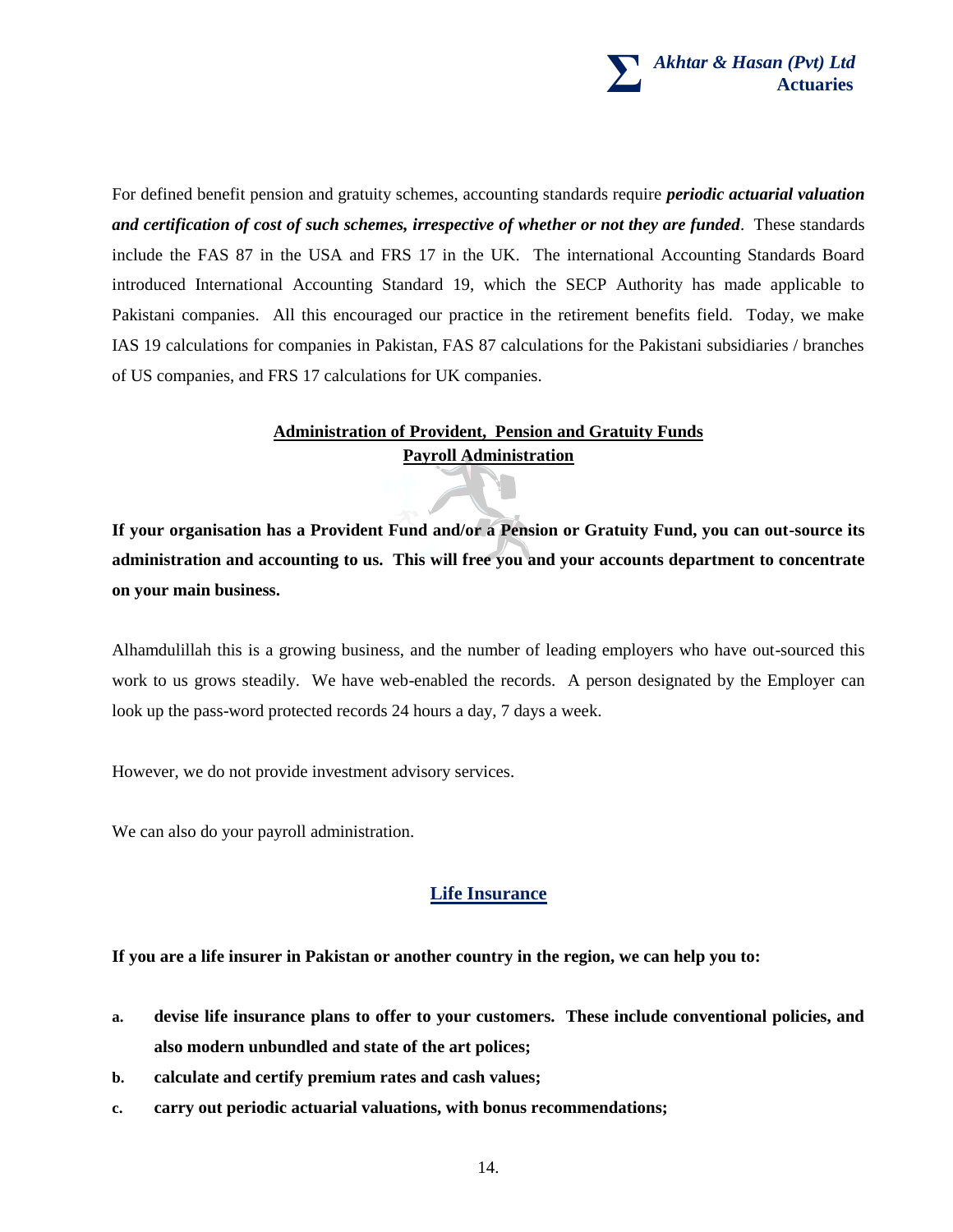

- **d. study the embedded value of your portfolio; value the proprietorship interest;**
- **e. measure field productivity and persistency, and work with you to improve these;**
- **f. monitor your expenses;**
- **g. make financial projections to your life fund and the flow of money to and from the life fund to shareholders;**
- **h. negotiate reinsurance treaties; and almost all other practical and actuarial aspects of the work.**

**Likewise, if you are thinking of starting a life insurance operation, we can do feasibility studies, assess the capital requirements and prepare a business plan.**

We have a long and deep involvement in life insurance. Up to 1972, the founders of the firm had a large life insurance practice in Pakistan, advising the American Life, Habib Insurance, Ideal Life, New Jubilee, Premier and others. In addition, they served on or chaired various committees set up by the Insurance Association of Pakistan, Government and the Life Insurance Management Board.

The State Life Insurance Corporation of Pakistan was set up in the year 1972, replacing the numerous private companies. Whether as member of State Life's board or as Consultants, the firm's actuaries played a leading part in advancing State Life on all aspects of its operations, including actuarial, investment, administrative and marketing; and set up State Life's *Overseas Division*.

They developed the *Shad Abad* plan, which proved to be Pakistan's most successful new life insurance product ever. They popularised the *Family Income Benefit* Rider. These plans have increased the life insurance in force by billions of rupees. They led the liberalisation of the *Non-medical Scheme* and the *Female Under-writing* rules. These two things enabled life insurance to grow all over Pakistan, including the rural areas, and enabled the *Jeevan Sathi* Plan to progress. They also designed the *Personal Pension* plan. And in December 1995, they designed the innovative and state-of-the-art *Sunehri* Plan.

They looked after State Life's investment portfolio at a critical time, and worked closely with the Finance Ministry to evolve the *'Special Government Bond'*, which improved both the yield and match between assets and liabilities. Other steps were also taken to improve State Life's investment portfolio.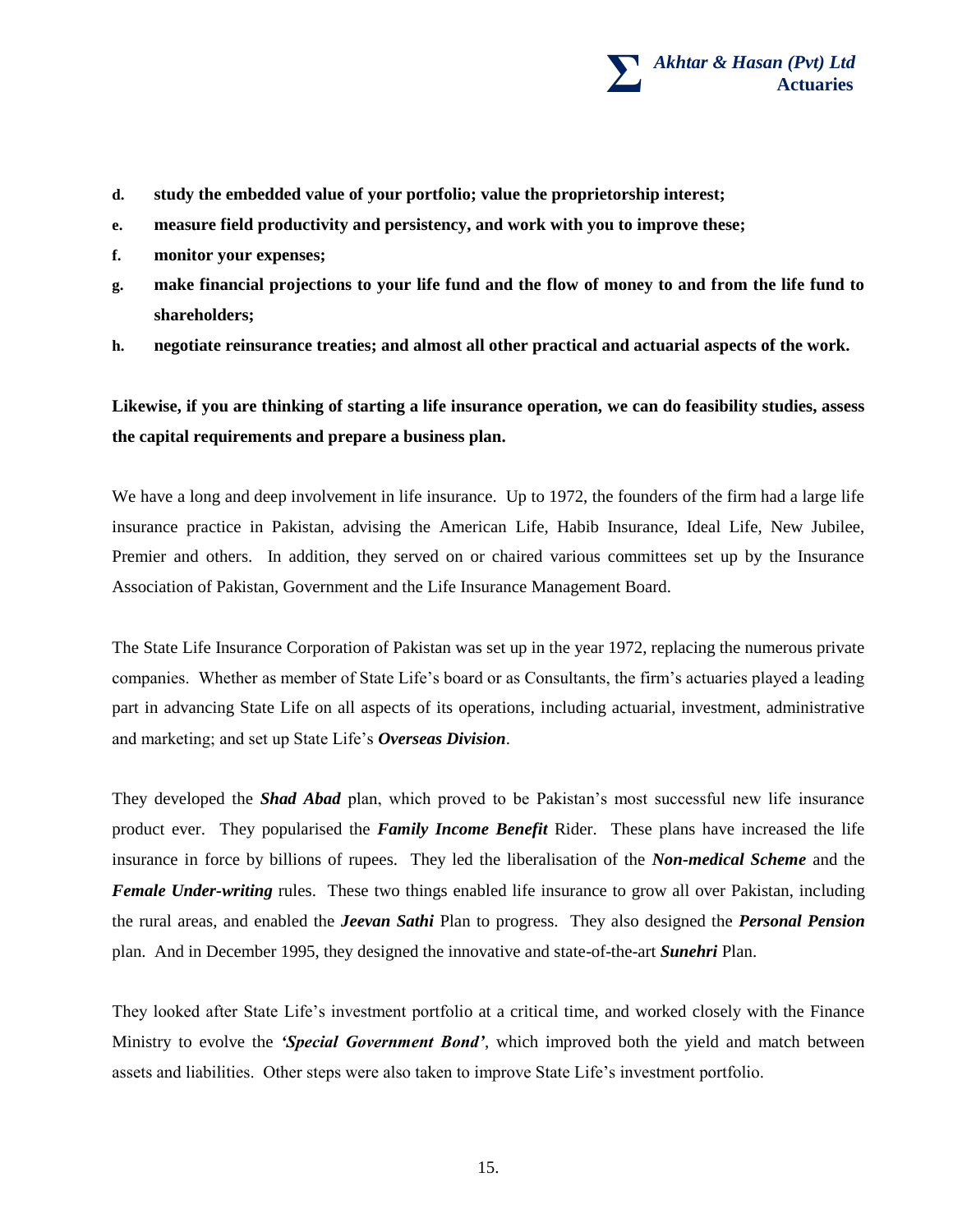

**From 19th May 2000 to 18th May 2003, Samee-ul-Hasan took leave from the firm to serve as Chairman and Chief Executive of the State Life Insurance Corporation of Pakistan.** Alhamdulillah, during his Chairmanship, there was a marked improvement in overall performance and morale. Basic reforms were carried out, and new operational systems were introduced in the field and office. Major right-sizing took place in the office and Field. As a result, New Business and Persistency improved considerably both in Pakistan and the Gulf, and the Expense Ratio came down substantially.

Our actuaries are Appointed Actuaries to life and family takaful organisations.

## **Non-Life Insurance**

**If you are a non-life insurer in Pakistan or another country in the region, we can help you to:**

- **a. Study your claim experience, including claims run-off, with a view to examining premium and reserve adequacy.**
- **b. Calculate your Un-earned Premium, Un-expired Risk and Loss Reserves including IBNR. Also solvency reserves in accordance with applicable legal and technical requirements.**
- **c. Study your retentions.**
- **d. Study your reinsurance treaties.**
- **e. Study the profitability of different lines.**

**Likewise, if you are thinking of starting a non-life insurance operation, we can help to (a) prepare feasibility studies, (b) assess the capital requirements and (c) prepare a business plan.**

### **National Pension Schemes; Social Security**

**We can carry out actuarial valuations and projections of national pension and social insurance schemes, and health schemes. We can also help to design and amend such schemes.**

Pakistan's embryonic National Pension Scheme is the EOBI scheme. We have been closely associated with this from its inception in 1976. The major changes in 1986 were designed by us, under which the minimum